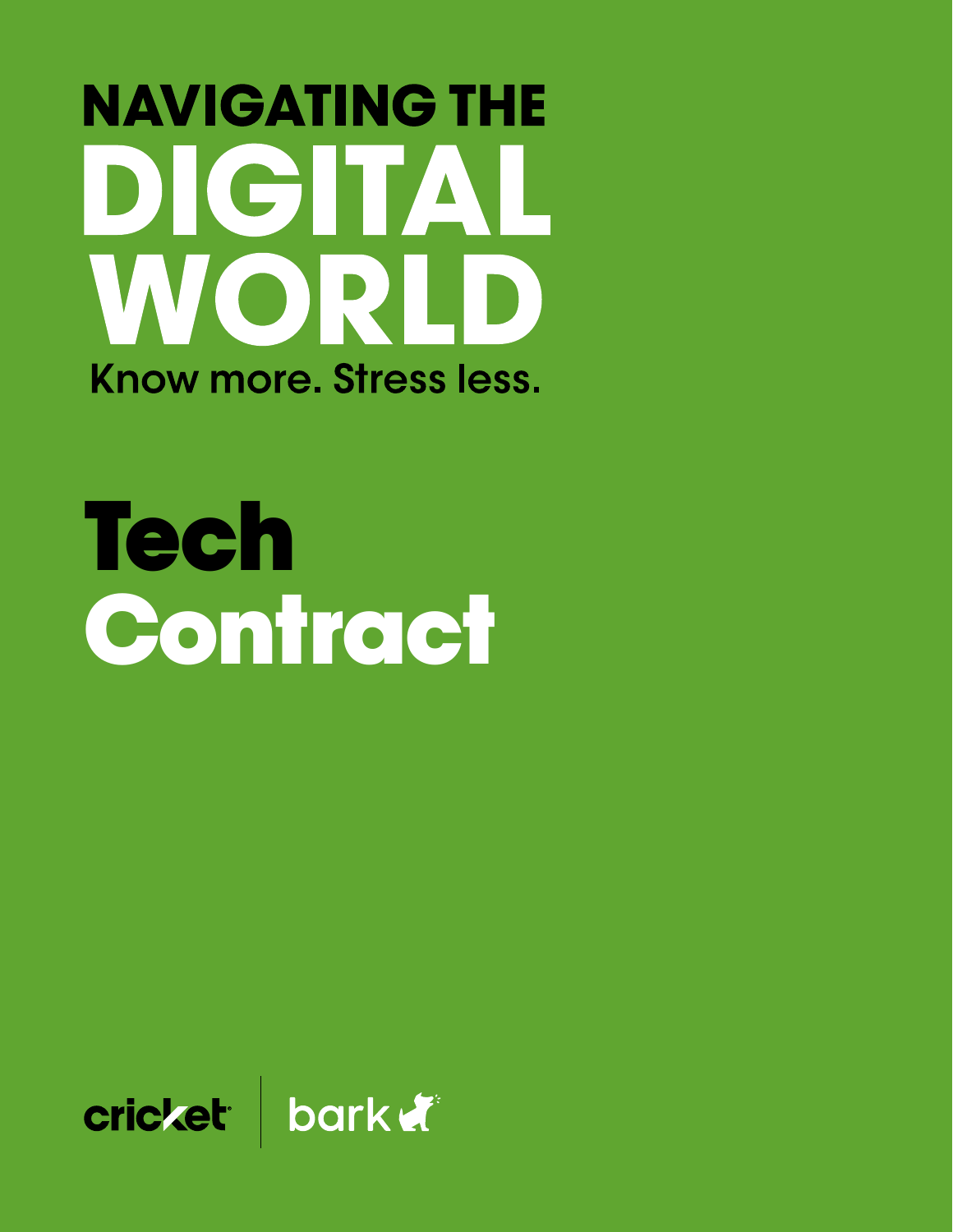#### **cricket**

## **Create a Technology Contract With Your Family**

As more and more kids have access to connected devices, the pressure for parents to provide kids with their own smartphones and tablets is heating up. But technology is a privilege, not a right. In most cases, parents are the owners of their kids' devices, not the kids themselves. It's okay to remind your kids that you're loaning them the device in good faith and you require them to sign a technology contract in exchange.

A technology contract is a great way for your family to collaborate on rules for using devices and accessing the internet. It can help make sure the whole family is on the same page about how to get the most out of technology, and—most importantly—how to stay safer online.

## **Set the Ground Rules**

While the internet offers amazing possibilities, there are also many dangers that exist online. Here are a few points to consider.

For younger kids, we recommend setting their password for any and all accounts they access and not allowing your child to change them. If your child is older, you may want to consider letting them set their own passwords. With either approach, including a monitoring tool like Bark will provide an extra layer of safety to their online activity.

- It's your right as the parent to look through the device at any point to see which sites they visit and who they're communicating with online.
- Make sure your child knows to never video chat with strangers and that they're not allowed to provide any personal information on any forum or website without your permission. This includes their name, address, school, birthday, or any other information a stranger could use to find them.
- For teens with a driver's license, make sure you have a strict notexting-while-driving rule in place. This is not only the law in many states, but it can also be deadly.
- Make it clear that there are consequences for breaking the terms of the technology contract. Consequences can include the loss of privileges associated with their device, losing access to the device for a set time period, or anything else that makes sense for your family.
- Remind your child that you're a team and you're in this together. Mistakes will happen, but you're there to discuss it with them so you can learn and grow together.

## **Discuss Online Etiquette**

In addition to setting safety rules for your child, it's also critical to help them understand that there is basic etiquette for navigating the online world. For example, you could set rules about turning the device off in certain public places, like restaurants or at the movies.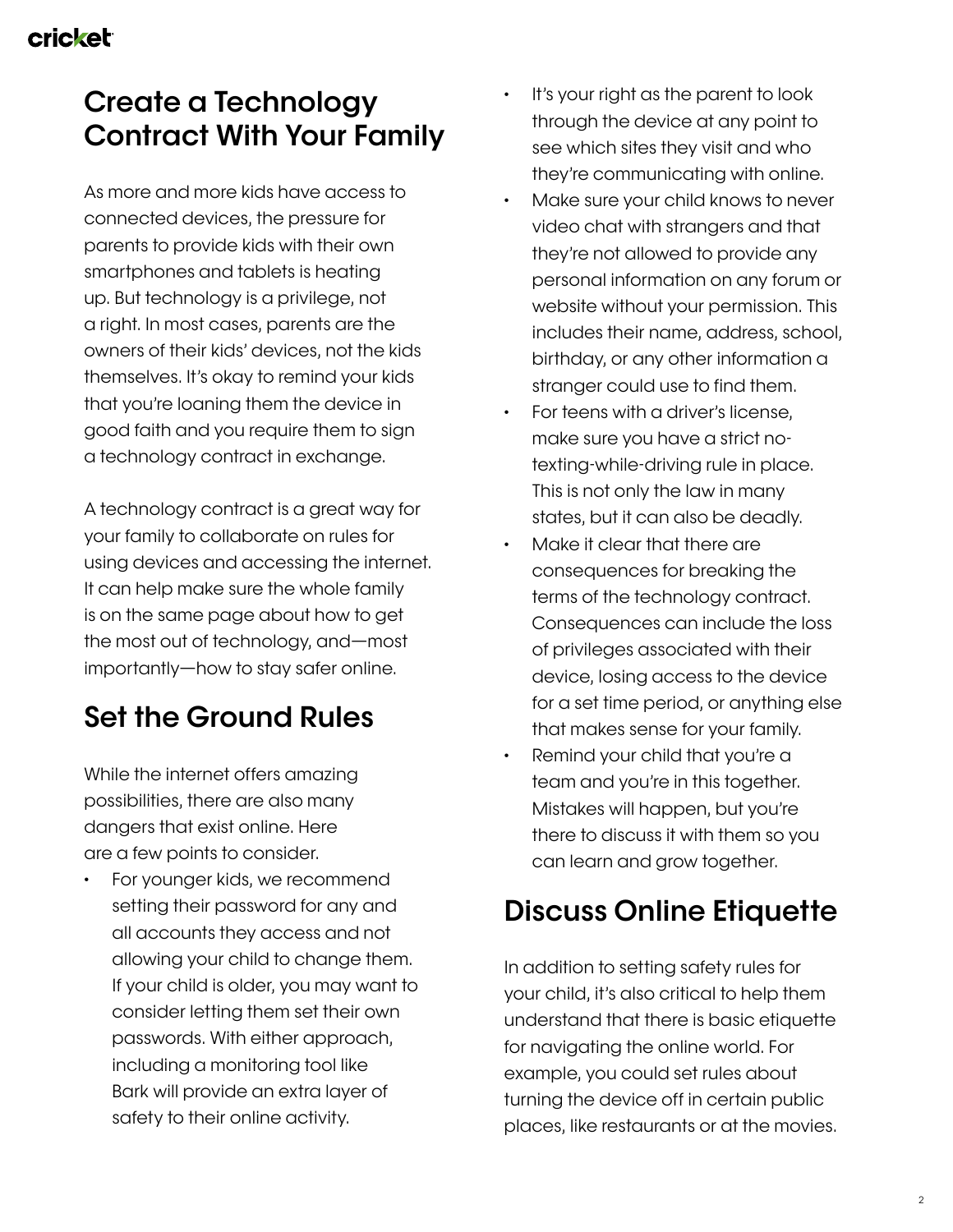#### **cricket**

Or consider a rule where the whole family puts their devices away during dinner or leaves their devices in the kitchen to charge overnight while sleeping.

Your child may know how to be a good person in real life, but the anonymity of the internet can sometimes blur the lines. It's a good idea to clearly spell out that they should never lie to people online. Remind your child to be a good friend who never promotes or shares hurtful messaging either. If your child is old enough to access social media sites, teach them the basics of privacy. And if you're using Bark, explain that you're monitoring their activity to ensure their safety, not to snoop.

### **Model the Behavior You Want Your Child to Emulate**

Children watch what the adults in their lives are doing, so be mindful of how you use technology around them. For example, a "no smartphone at the dinner table" rule should include adults, too. Set a good example and interact with technology in the same manner you expect from your child.

The internet opens doors to amazing things for your child, and the conversation around responsibility, respect, and safety should be ongoing as technology continues to evolve. With a technology contract in place, everyone in the family can refer to it for clear expectations and actions.

## **Monitor Your Kid's Activities**

In addition to setting up a technology contract as a family and having regular conversations about internet safety, you can use Bark to monitor your child's online activities. Even after talking about your family's rules about the internet, your child might not always follow them. That's why having an additional safeguard in place can be helpful.

Our award-winning monitoring service alerts parents and guardians when there's a potential issue they need to know about—including cyberbullying, sexting, online predators, depression, suicidal thoughts, threats of violence, and more.